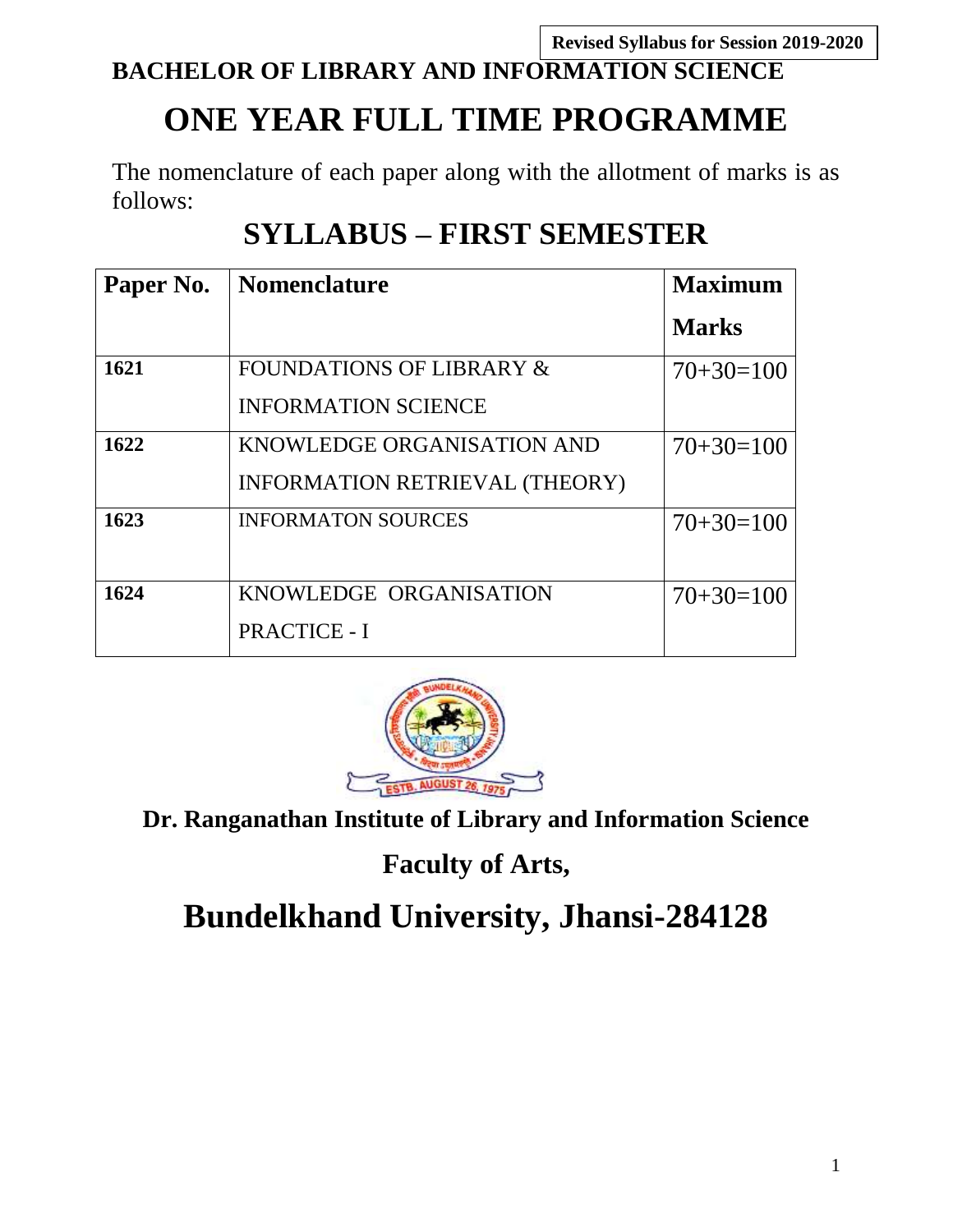# **Paper-I (1621)**

# **FOUNDATIONS OF LIBRARY & INFORMATION SCIENCE**

### **Unit-I Conceptual framework and history of libraries**

- Social foundation of libraries
- History of libraries
- Development of libraries in India, U.S.A and Britain
- Five laws of library science
- **Types of libraries**
- Different types of document and their role (from papyrus to current)

### **Unit-II Essentials of Library and Information Science**

- Librarianship as a profession. Professional skills and competencies.
- Library ethics
- User education
- **Public relation**
- **Extension service**
- Library path finders (Guides)
- Library building

### **Unit-III Laws relating to libraries and information centers**

- Library legislation-need and essential features
- Library acts in India
- Press and Registration Act and delivery of books (Public Library) Act
- Copyright Act

#### **Unit-IV Professional associations**

- Role and contribution of national organizations such as UGC, ILA, IASLIC,
- RRRLF in the growth and development of libraries in India. NKC and its recommendations for libraries.
- Role and contribution of International Organizations such as CILIP, ALA, IFLA, FID, UNESCO, ASLIB in the growth and development of Libraries.

**Methodology:** Lectures, self study, case studies, assignments, experimental learning exercises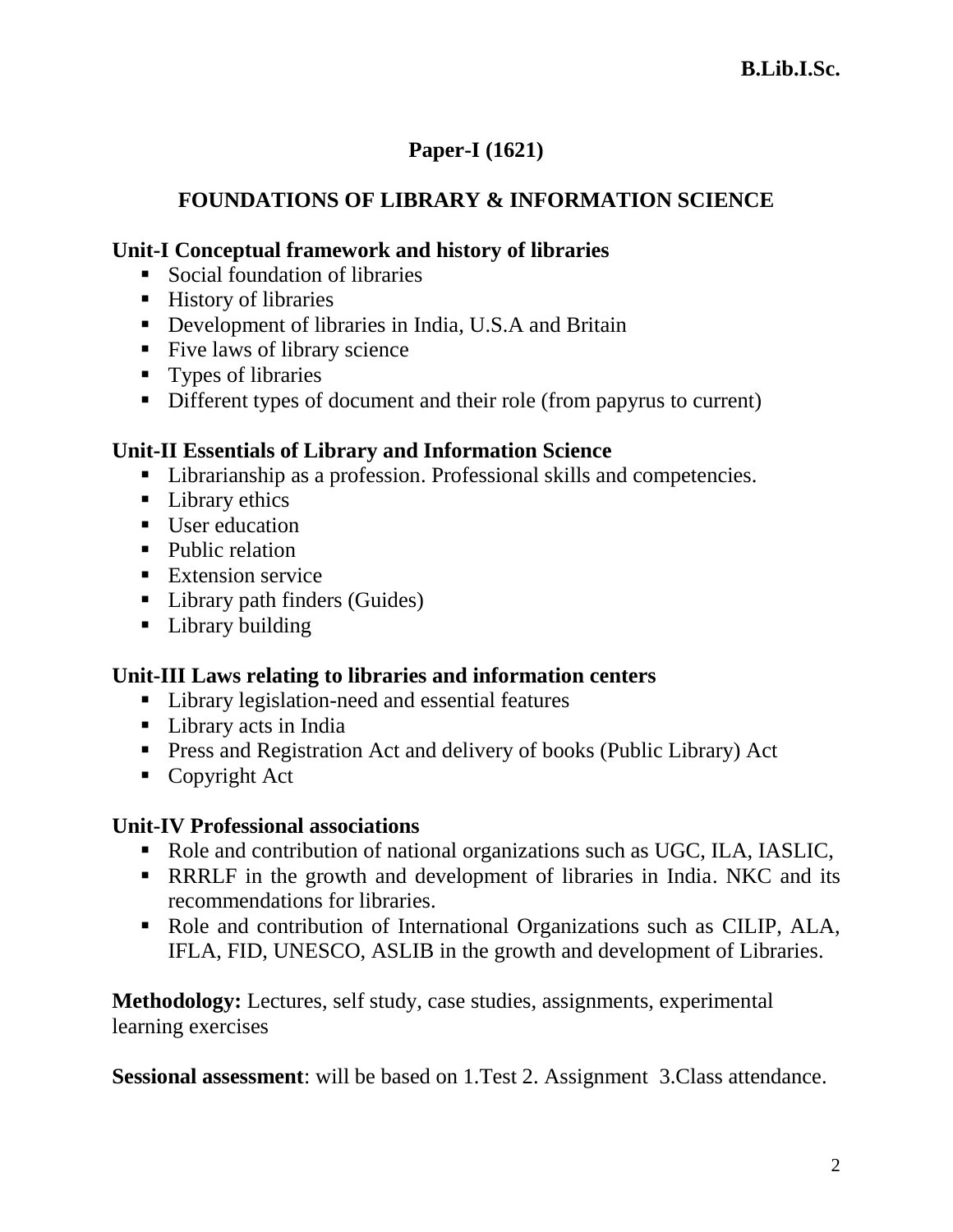# **PAPER-II (1622)**

# **KNOWLEDGE ORGANIZATION & INFORMATION RETRIEVAL (Theory)**

### **Unit-I Knowledge organization-I**

- Knowledge organisation and subject organisation
- Bibliographic organization and different approaches to documents
- Concept and theory of library classification, definition, need and purpose
- Fundamental Categories, Common Isolate, Notation, Principal of Helpful Sequence
- Species of library classification schemes
- Normative principles of library classification
- Standard schemes of library classification and their features, CC  $(6<sup>th</sup>$ edition), DDC, UDC
- Latest trends in library classification: BSO, Thesaurofacet, autoclassification, CRG and Web Dewey
- Book Number Schemes

### **Unit-II Knowledge organization-II**

- Concept and history of library cataloguing
- Purpose, structure, types and physical forms of library catalogue including OPAC
- Standard codes of library cataloguing: CCC and AACR2.
- Normative principles of library cataloguing
- Centralized and cooperative cataloguing, simplified and selective Cataloguing, Union Catalogue
- **CCF** and MARC
- Natural and artificial language
- Subject heading lists and Thesaurus

### **Unit-III Information retrieval-I**

- Concept of Index and Indexing
- Pre-coordinate indexing-Chain, PRECIS, POPSI,
- Post-coordinate indexing –UNITERM, Peek-a-boo, Edge Notched
- Keyword Indexing
- Concept of Abstract and Abstracting
- Purpose and types of Abstract
- Steps of abstracting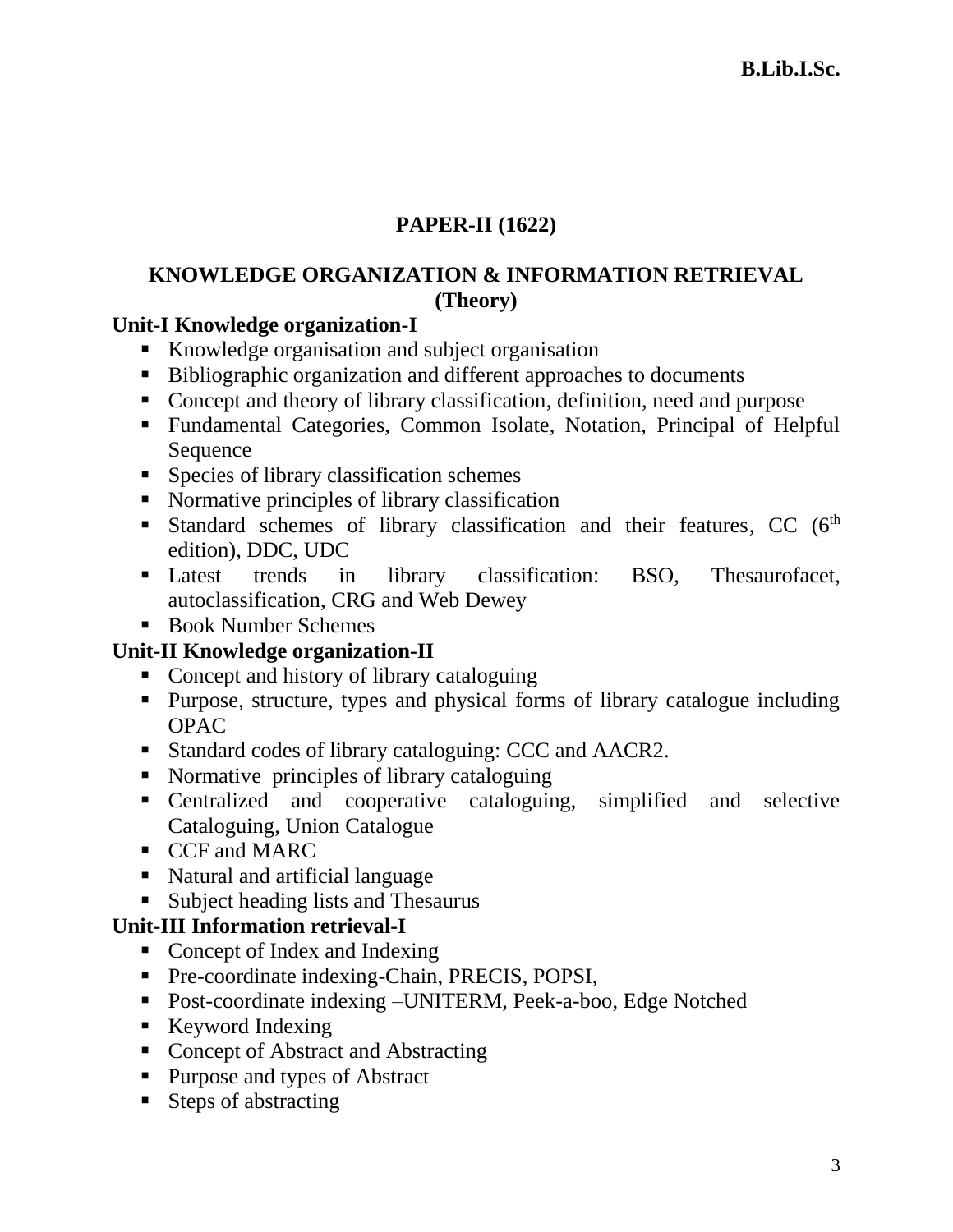#### **Unit-IV Information retrieval-II**

- Concept of Electronic information retrieval
- Concept, history and services of Internet
- Retrieval techniques for Internet

**Methodology:** Lectures, self study, case studies, assignments, experimental learning exercises

**Sessional assessment**: will be based on 1.Test 2. Assignment 3.Class attendance.

### **PAPER-III (1623)**

### **KNOWLEDGE ORGANIZATION: PRACTICE-I**

#### **Unit-I Classification of documents (using DDC)**

Classification of documents with the latest edition of Dewey Decimal Classification with the following details: Main Classes, Divisions, Sectors, Subsectors, Auxiliary Tables.

#### **Unit-II Cataloguing of documents (using AACR – 2 Rev.)**

Cataloguing of books and periodicals in accordance with the latest edition of AACR – 2 Rev. and Sears List of Subject Headings

**Methodology:** Lectures, self study, case studies, assignments, experimental learning exercises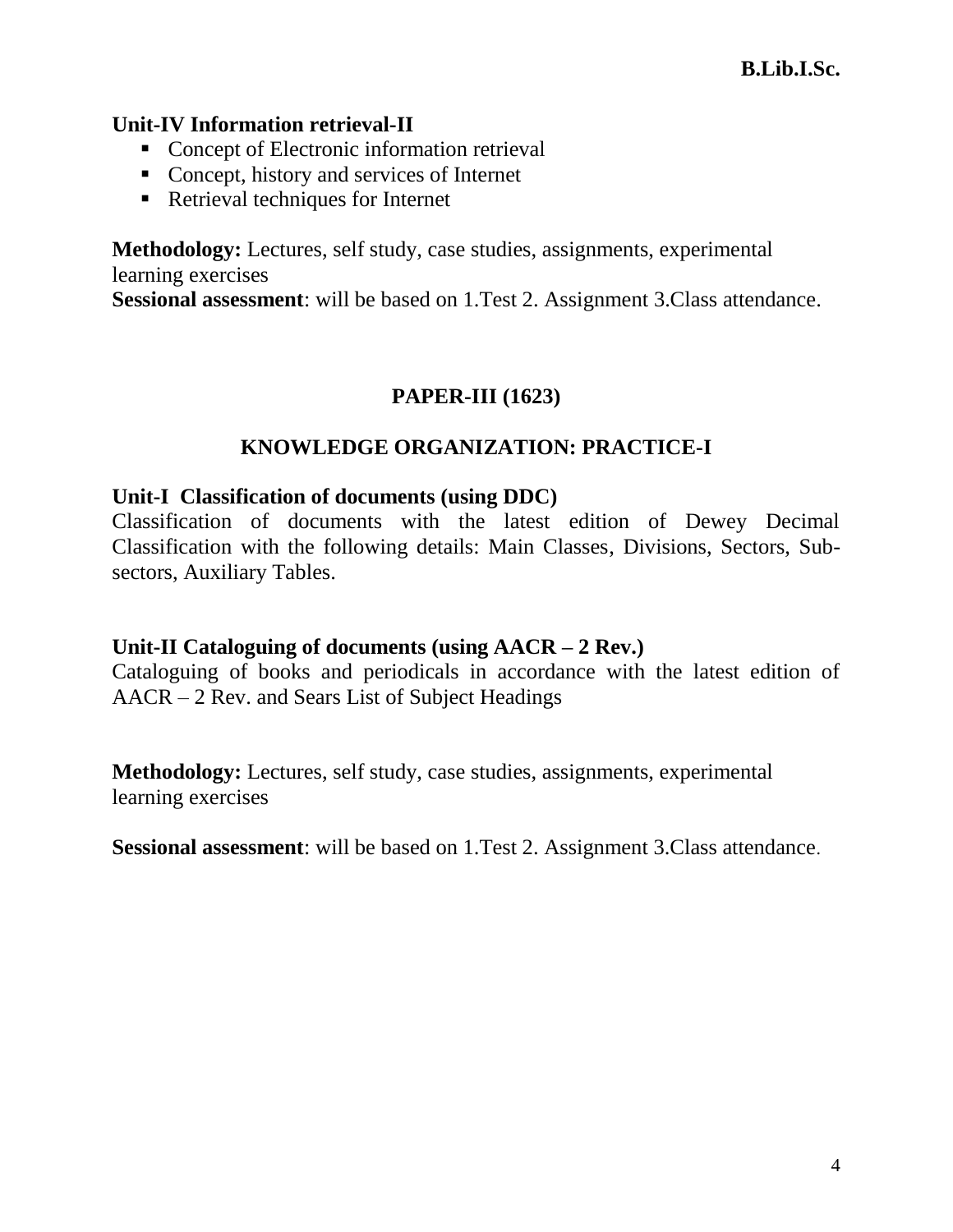# **PAPER-IV (1624)**

# **INFORMATION SOURCES**

### **Unit-I Information sources-I**

- Concept of information sources
- Criteria for evaluation of reference sources (Print and non Print).
- Primary sources of information journal, conference volume, patents, research reports, thesis and their electronic form

### **Unit-II Information sources-II**

 Secondary sources of information-Bibliography, Encyclopedia, Dictionary Yearbook, Directory, Biographical Source, Geographical Source, text book, Index and abstract and their electronic form

### **Unit-III Information sources-III**

**Tertiary source of information-Bibliography of bibliographies and guide to** literature and their electronic form

### **Unit-IV Information sources-IV**

- Human as an information sources
- **Information centres**
- **Institutional information sources, Government Documents.**
- Mass media
- Database: Online and offline. Bibliographic and numeric Databases.

**Methodology:** Lectures, self study, case studies, assignments, experimental learning exercises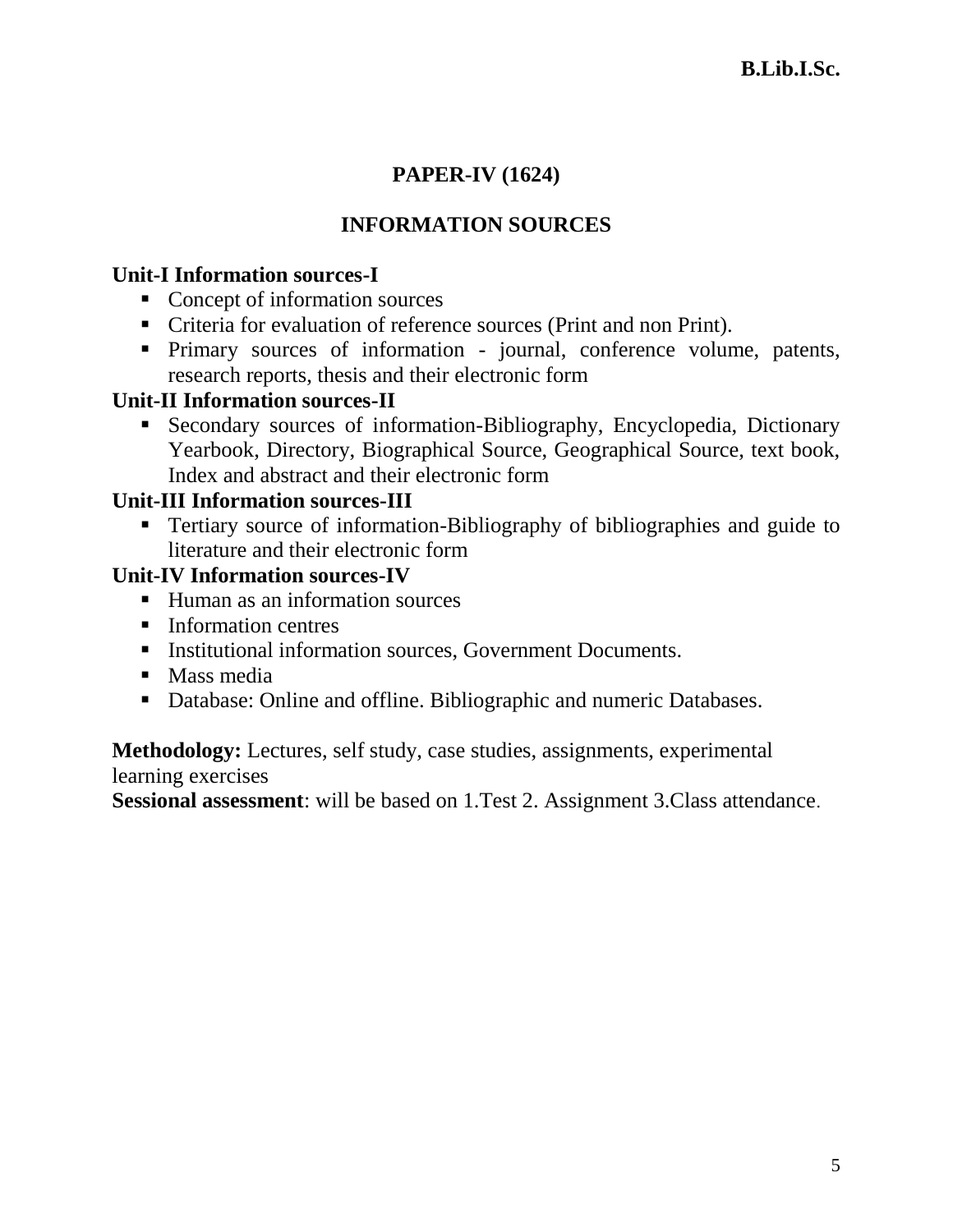# **BACHELOR OF LIBRARY AND INFORMATION SCIENCE ONE YEAR FULL TIME PROGRAMME**

The nomenclature of each paper along with the allotment of marks is as follows:

| Paper No. | Nomenclature                                                                           | <b>Maximum</b> |
|-----------|----------------------------------------------------------------------------------------|----------------|
|           |                                                                                        | <b>Marks</b>   |
| 2621      | <b>MANAGEMENT OF LIBRARIES &amp;</b>                                                   | $70+30=100$    |
|           | <b>INFORMATION CENTERS/INSTITUTIONS</b>                                                |                |
| 2622      | KNOWLEDGE ORGANISATION PRACTICE - II                                                   | $70+30=100$    |
| 2623      | <b>INFORMATION</b><br><b>USERS,</b><br><b>SYSTEMS</b><br><b>AND</b><br><b>SERVICES</b> | $70+30=100$    |
| 2624      | <b>LIBRARY &amp; INFORMATION TECHNOLOGY:</b><br><b>THEORY</b>                          | $70+30=100$    |
| 20625     | <b>LIBRARY AND INFORMATION</b><br><b>TECHNOLOGY: PRACTICE</b>                          | $70+30=100$    |
|           |                                                                                        |                |

# **SYLLABUS – SECOND SEMESTER**



**Dr. Ranganathan Institute of Library and Information Science**

# **Faculty of Arts,**

# **Bundelkhand University, Jhansi-284128**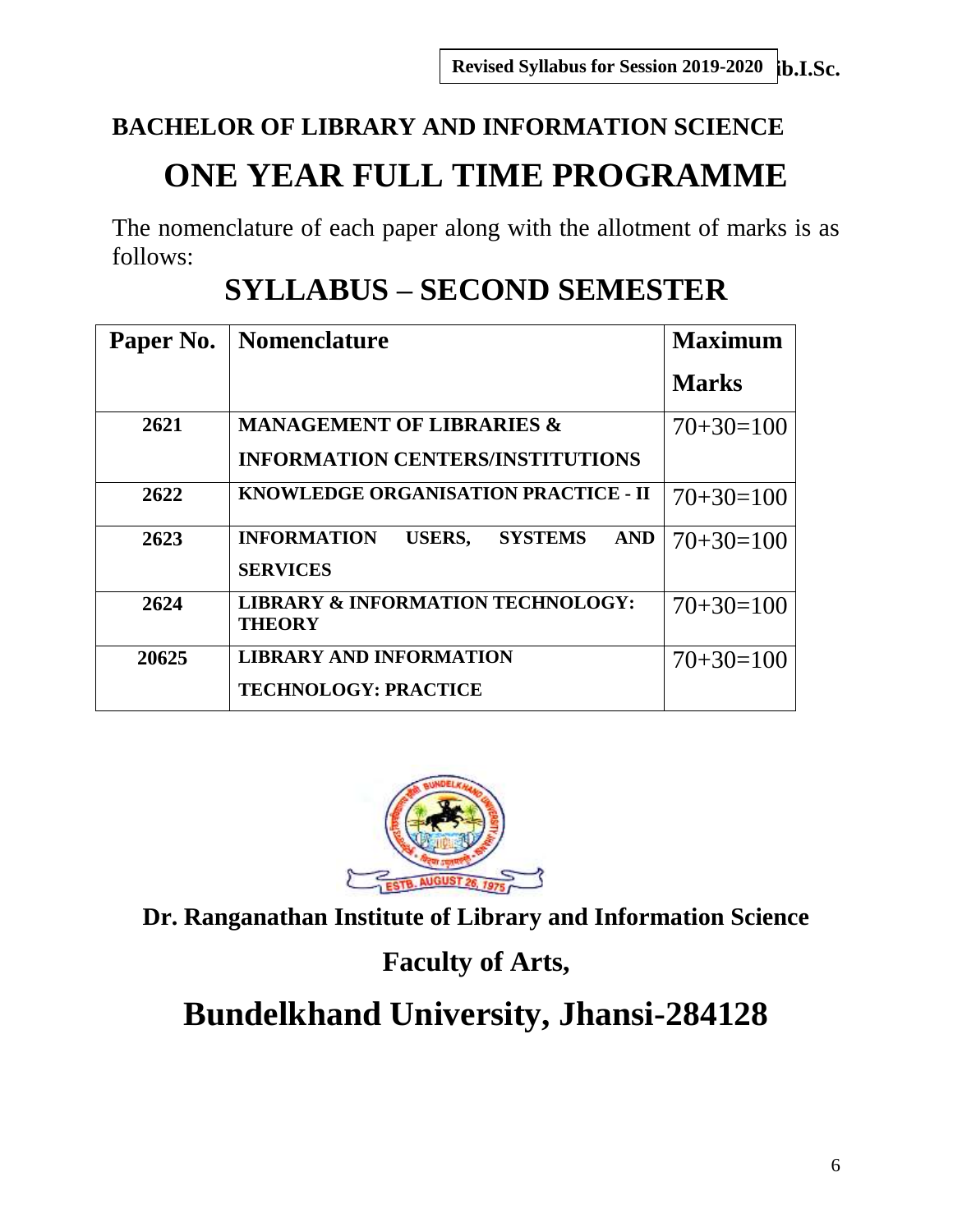# **PAPER-V (2621)**

### **MANAGEMENT OF LIBRARIES& INFORMATION CENTRES/INSTITUTIONS**

### **Unit-I Essentials of management**

- Concept, history and functions of management
- Concept and principles of scientific management
- Concept, elements and standards of TQM

### **Unit-II Library Management-general aspects**

- HRM: Concept and definitions
- Delegation
- Communication
- Job description, analysis, specification and evaluation
- Selection and Recruitment
- Motivation
- **Training and Development**
- **Performance appraisal**

### **Unit-III Library Management –specific aspects**

- Library authority and library committee
- Staffing, Staff formula
- Different sections of libraries and their working
- Annual report, Library Statistics
- Care & preservation of library resources (printed and digital)

### **Unit-IV Financial management in libraries**

- **Budget**
- Resources Mobilization including outsourcing
- Cost effectiveness  $& cost benefit analysis$
- **Financial control**

**Methodology:** Lectures, self study, case studies, assignments, experimental learning exercises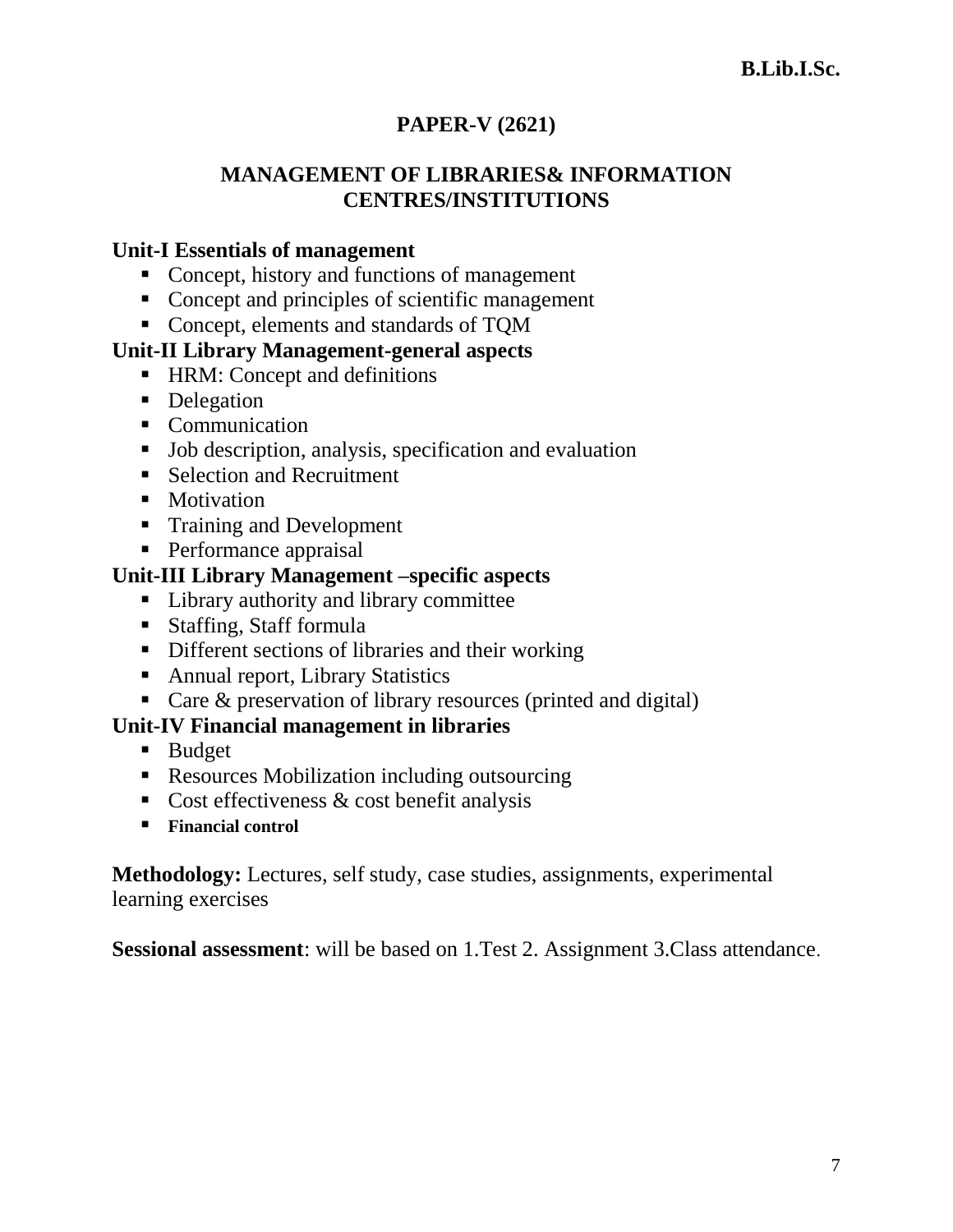### **PAPER-VI (2622)**

# **KNOWLEDGE ORGANIZATION: PRACTICE-II**

### **Unit-I Classification of documents (using CC)**

Classification of documents by  $6<sup>th</sup>$  edition of CC with following details Basic Subject, compound and complex subject, phase Relations, common isolates etc.

### **Unit-II Cataloguing of documents (using CCC)**

Cataloguing of books and periodicals in accordance with the latest edition of CCC.

**Methodology:** Lectures, self study, case studies, assignments, experimental learning exercises **Sessional assessment**: will be based on 1.Test 2. Assignment 3.Class attendance.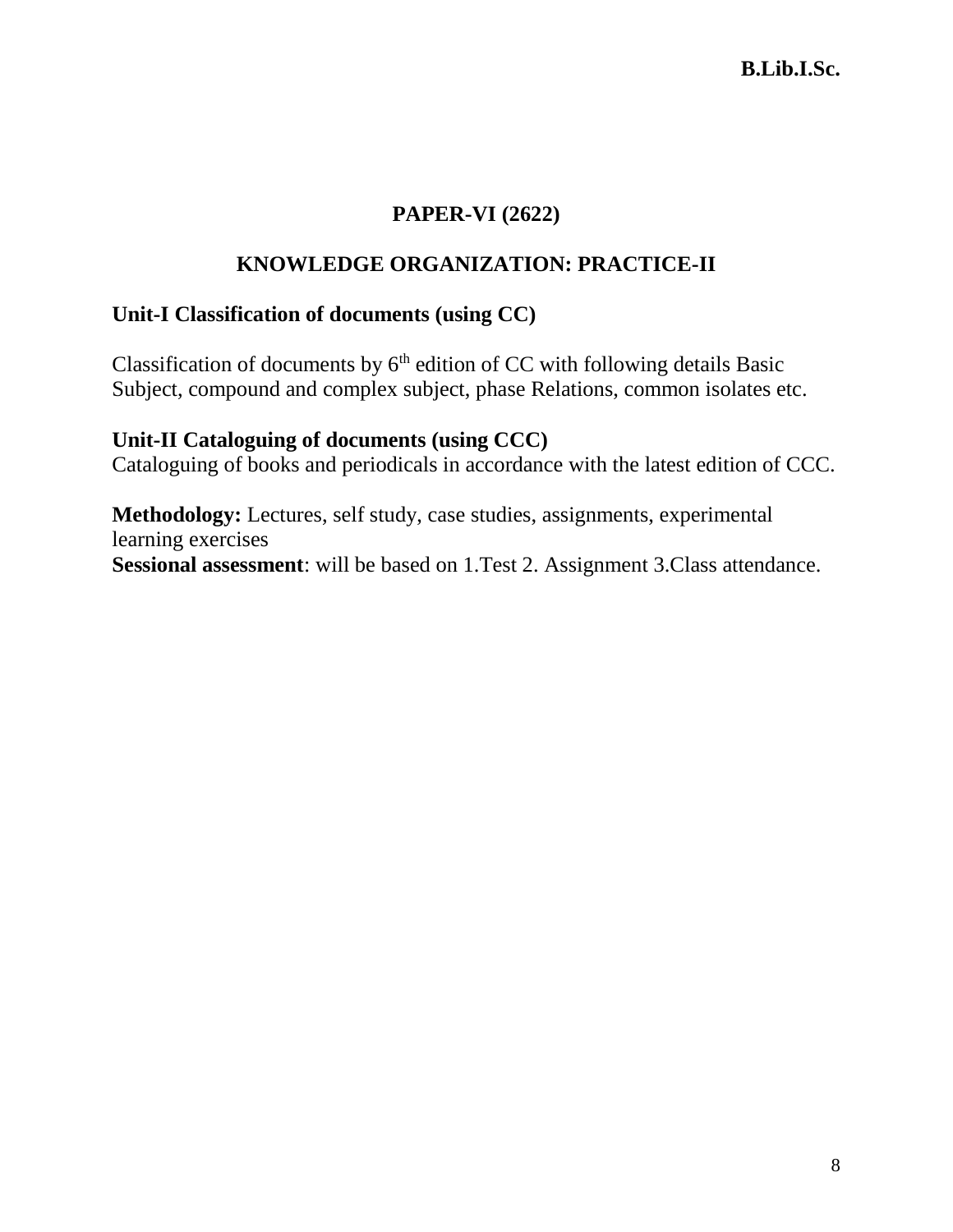# **PAPER-VII (2623)**

# **INFORMATION USERS, SYSTEMS AND SERVICES Total marks -80**

### **Unit-I Information users**

- **Information users and their information needs**
- Concept, scope, content and methodology of user studies
- Critical review of some large scale user studies
- Specific techniques of user studies– Scenario analysis, Interaction analysis,
- Delphi method, Repertory grids
- **Evaluation of user survey**

### **Unit-II Information system**

- Characteristics and scope of information systems
- International information systems (like VINITI, AGRIS, INIS, and OCLC),
- National information systems (like NISSAT, NISCAIR, NASSDOC and ENVIS)

### **Unit-III Reference and information Services**

- Concept, purpose and types of reference service,
- Organization of reference section,
- Trends of reference service in digital age.
- Concept, history, need and types of documentation
- Concept, need and trend of information services
- Types of information service: CAS, SDI, Abstracting, Indexing, Reprography, Translation, Literature search, Document delivery services;

# **Unit-IV Information products**

- Concept and purpose of information products
- Types of information products: Bibliography, House Journals, Newsletters, Trade and Product bulletin, State of the art, Trend report

**Methodology:** Lectures, self study, case studies, assignments, experimental learning exercises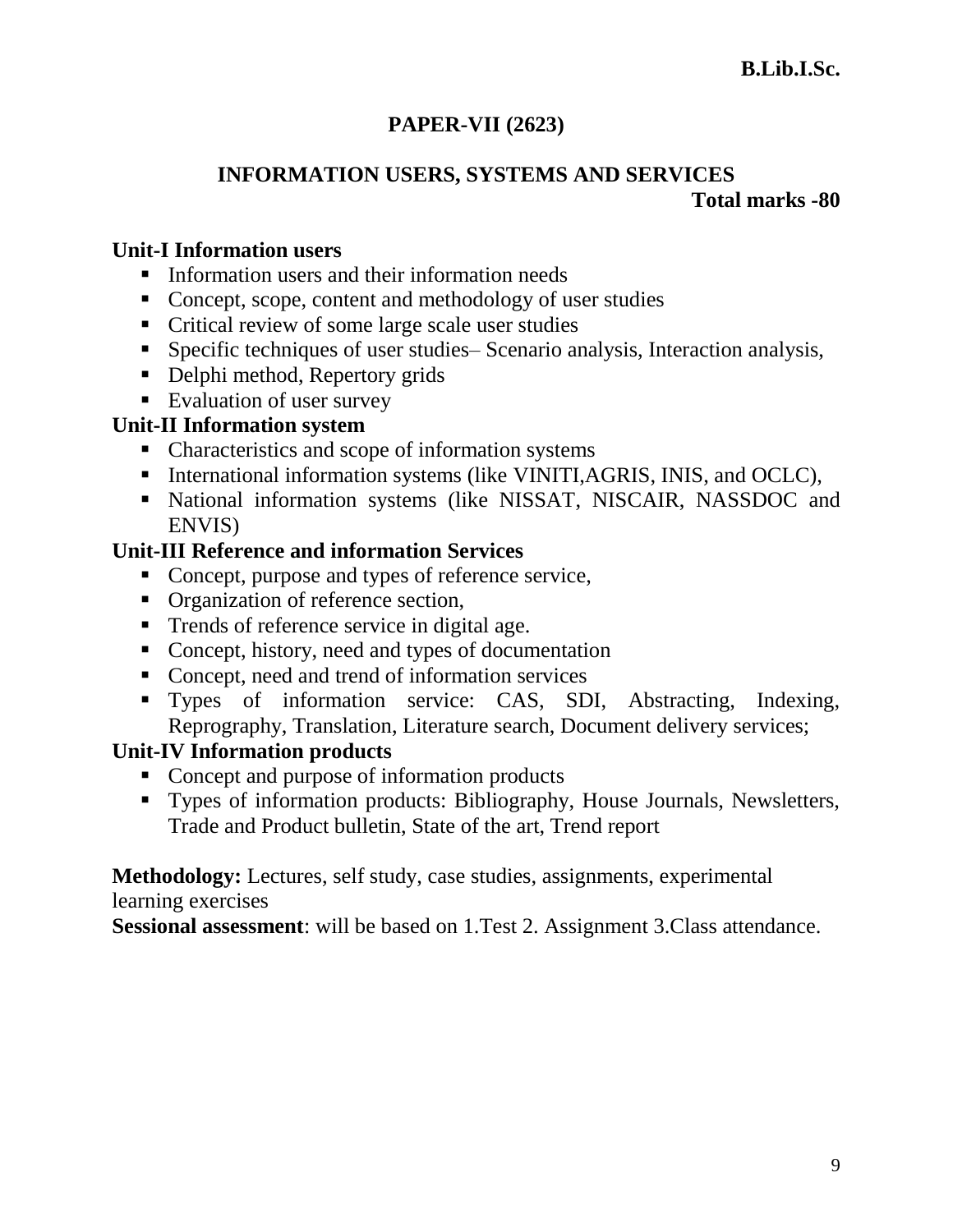# **PAPER-VIII (2624)**

# **LIBRARYAND INFORMATION TECHNOLOGY (Theory)**

# **Unit-I Information technology-I**

- Concept of information technology
- Types of information technology
- Computer technology-History, classification and generation of computers, computer hardware and software, operating systems-MS-DOS, Linux, UNIX and WINDOWS,
- **Programming Languages, Algorithm & Flow Charting**

# **Unit-II Information technology-II**

- Communication technology-general aspects
- Reprographic technology-general aspects
- Micrographic technologies-general aspects

# **Unit-III Library automation**

- Concept and need of library automation
- Planning and implementation of library automation
- In-house operations (Acquisition, Cataloguing, Circulation, Serials Control)
- **EXECUTE:** Library software including open source software, Library networks, new development in library automation such as use of RFID etc.

# **Unit-IV Essentials of library and information technology**

- Social networking and Library blogs
- Repositories
- Digital libraries
- **Library 2.0**
- World wide web

**Methodology:** Lectures, self study, case studies, assignments, experimental learning exercises